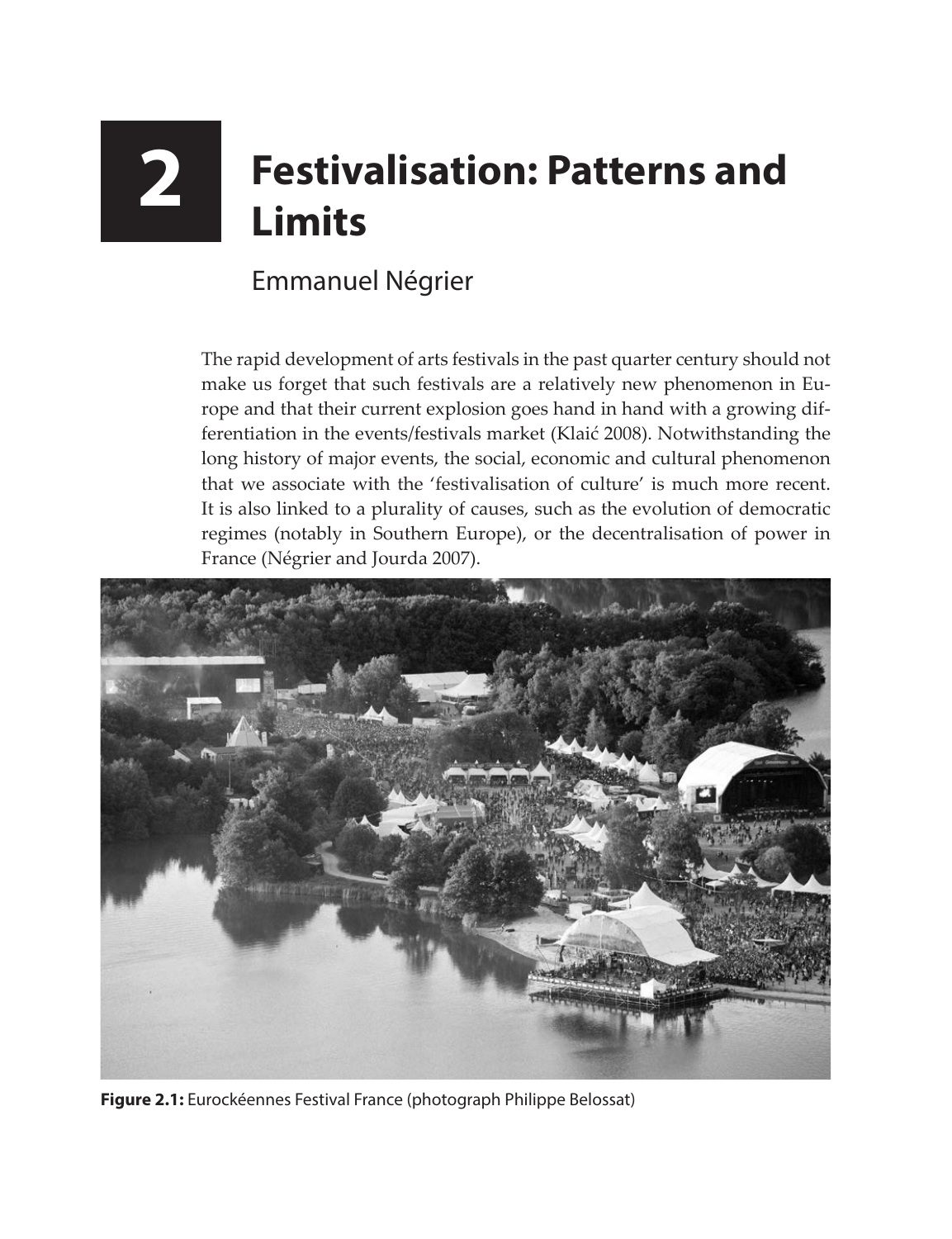What is meant by 'festivalisation' is the process by which cultural activity, previously presented in a regular, on-going pattern or season, is reconfigured to form a 'new' event, e.g. a regular series of jazz concerts is reconfigured as a jazz festival. Festivalisation also describes the process by which cultural institutions, such as a cinema, theatre, arts centre or gallery orients part of their programme around one or more themes or events, concentrated in space and time. Festivalisation therefore results in part from the explosion of festivals, but also from some 'eventalisation' of regular, cultural offers. The current situation in the European cultural sector shows an interesting tension between the two phenomena.

On the one hand, much research in the cultural field is still focused on building-based, traditional venues, fixed locations and seasons, i.e. the general idea of permanence. On the other hand, the recent focus on cultural development has led to increased attention being paid to cultural activities that are temporary and more ephemeral.

The purpose of this chapter is twofold<sup>1</sup>. On the one hand, it relates festivalisation to more global trends affecting Western societies. The first section will discuss several processes that are at the heart of the transformation of our relationship to culture and particularly to the festivals sector. We make the assumption that festivalisation is something that goes beyond national and European borders and beyond the limits of the performing arts. In the second part of this paper, a critical analysis of these changes will be presented which will draws on research into festivals' audiences. It will focus on the differences in motivation, intensity, style and practices that exist within festivals' audiences. These differences are sometimes traceable to national characteristics (Bonet and Négrier 2011).

## **Festivalisation as a new cultural repertoire**

The first part of the paper considers the development of festivals as expressions of larger developments that affect our relationship to culture. A festival, as an object, and festivalisation, as a phenomenon, can be argued to be the crystallisation of changes that have been identified by a variety of researchers in very different fields of cultural analysis. These developments, because they relate to different research fields, are generally treated separately. Here the object 'festival' enables us to ask questions that relate to both. This will be completed in two stages.

We will first note some categories of change and the associated trends that can be observed today. Figure 2.2 sets out six categories and trends with a classic,